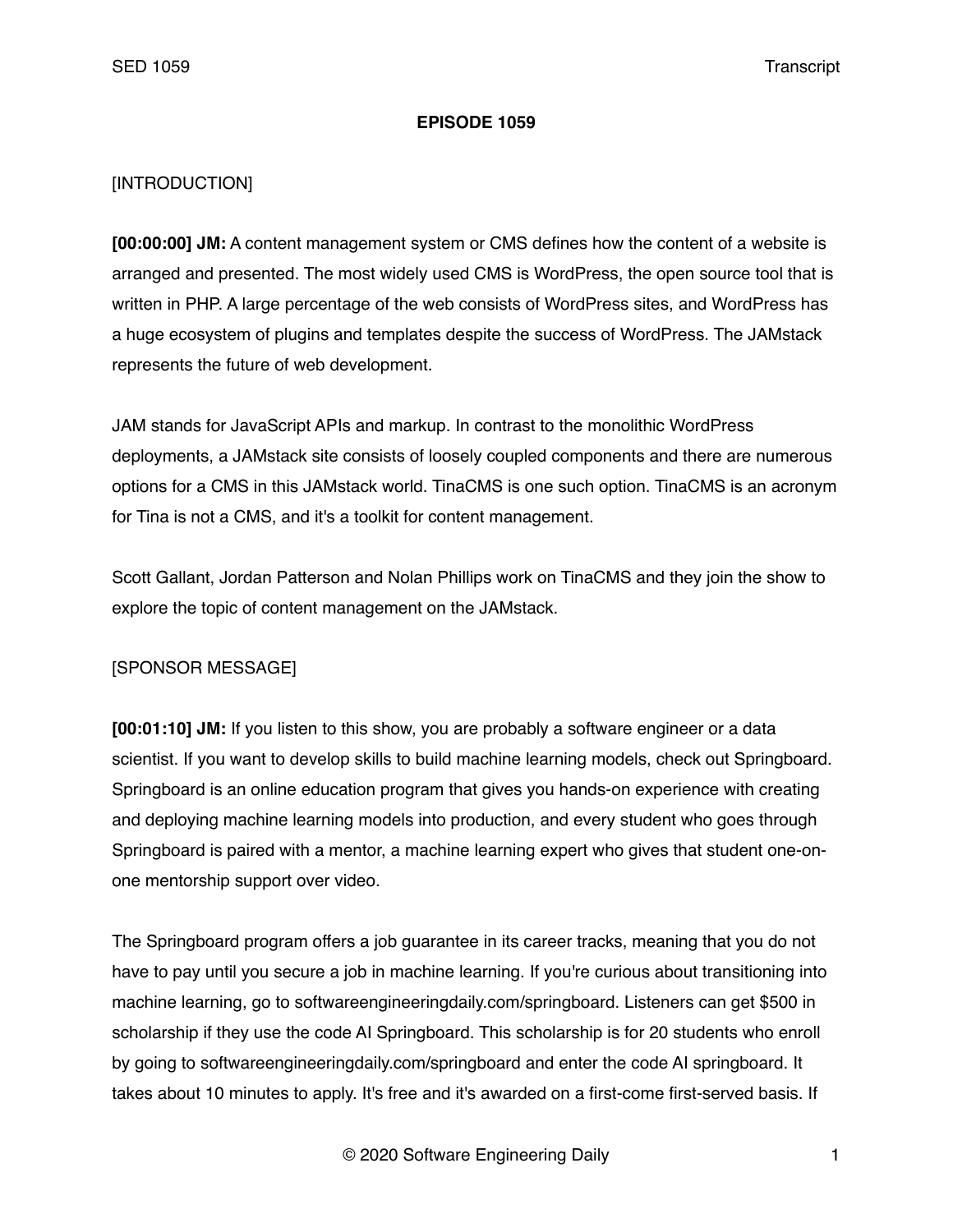you're interested in transitioning into machine learning, go to softwareengineeringdaily.com/ springboard.

Anyone who is interested and likes the idea of building and deploying machine learning models, deep learning models, you might like Springboard. Go to softwareengineeringdaily.com/ springboard, and thank you to Springboard for being a sponsor.

## [INTERVIEW CONTINUED]

**[00:02:48] JM:** Scott, Jordan and Nolan, welcome to the show.

**[00:02:52] SG:** Hey, thanks for having us, Jeff. We're really happy to be here.

**[00:02:56] JM:** So, content management systems. For me, the world of content management systems starts with the WordPress just because of how dominant WordPress has been in the consumer ecosystem.

Scott, give me a short history of the evolution of content management systems since WordPress.

**[00:03:16] SG:** Oh, well. Okay, since WordPress, that's really interesting. I have a certain opinion about CMS as our content management systems, and that I think we've seen little innovation since WordPress. WordPress, you're right. They kind of have dominated the consumer space mostly because it was an open source project that's just proliferated among developers and then it just got used. It's really flexible, of course. It's been used for all sorts of websites.

However, I feel like since the early 2000's when WordPress took off, we've seeing little innovation in terms of like what CMSs can do. One of the most recent interesting innovations is this idea of the headless CMS.

Jeff, I'm sure you've heard of this, but I'm happy to explain it briefly for some of your listeners. A headless CMS just kind of opens up an API on top of your content. You use WordPress to input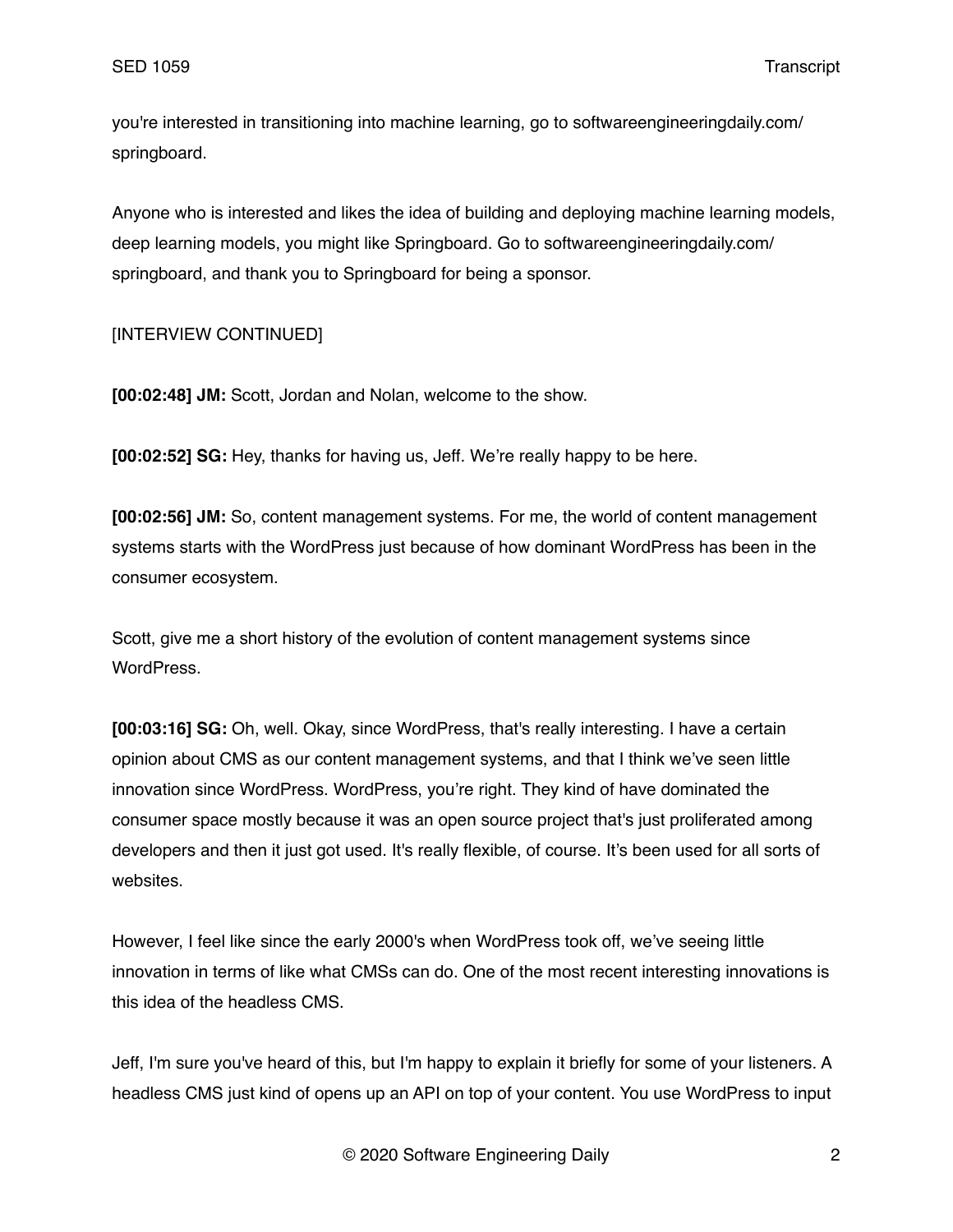API. You fill those form fields and write some markdown – Or not markdown. In this case it would be a WYSIWYG blog post. Save it to the WordPress database. It's now available via API, and your kind of modern frontend can query that API and pull it back.

There a bunch of headless CMSs that take this approach, Contentful being one, Sanity being one, Strappy being one. WordPress and Drupal both to this now, and essentially like every CMS is becoming a headless CMS, where they're being decoupled from the site itself and it's more just talking directly to the content and exposing it via API. I would say like that's a really quick history of CMS, is there are a whole bunch of these things, but this is a big milestone.

**[00:04:59] JM:** From what I can, tell the motivation for that move towards the headless CMS is largely around the fact that frontend tooling has gotten really, really good and it's becoming easier and easier to build custom website experiences. I think a lot of this is probably due to React just becoming so dominant and such a large and increasingly easy-to-use ecosystem. What's your thesis on the rise of the headless CMS?

**[00:05:31] SG:** Okay. Well, we built this headless CMS called forestry.io, and it's slightly different that it really interacts with content that's in markdown in your git repository, but let me tell you how we stumbled on that, and I think it's indicative of the greater trend. This is like maybe four or five years ago, Jordan and I – Jordan, who's our CTO and my cofounder and who's on this call. Jordan and I were driving one day and I was telling him that I was building a website for my friend Emily. She ran a restaurant, and Jordan said, "Oh! What are you going to use to build the site?"

At the time I was comfortable using WordPress for sites like this, but I just said, "Oh! I don't want to use WordPress. I don't want to have to deal with like plugging updates or maybe a hacked site in a year from now or two years. This is just a restaurant website. I want to build it statically and I want to throw it an S3 bucket and just forget about it." But I can't, right? Because there was no tooling around this whole static site paradigm at the time. Netlify didn't really exist. Site didn't exist. AWS is becoming a thing for web developers.

The problems that I was touching on was like I don't want to run and manage a LAMP stack server in the cloud, one. Two, I wanted to use a modern frontend framework. At the time I

© 2020 Software Engineering Daily 3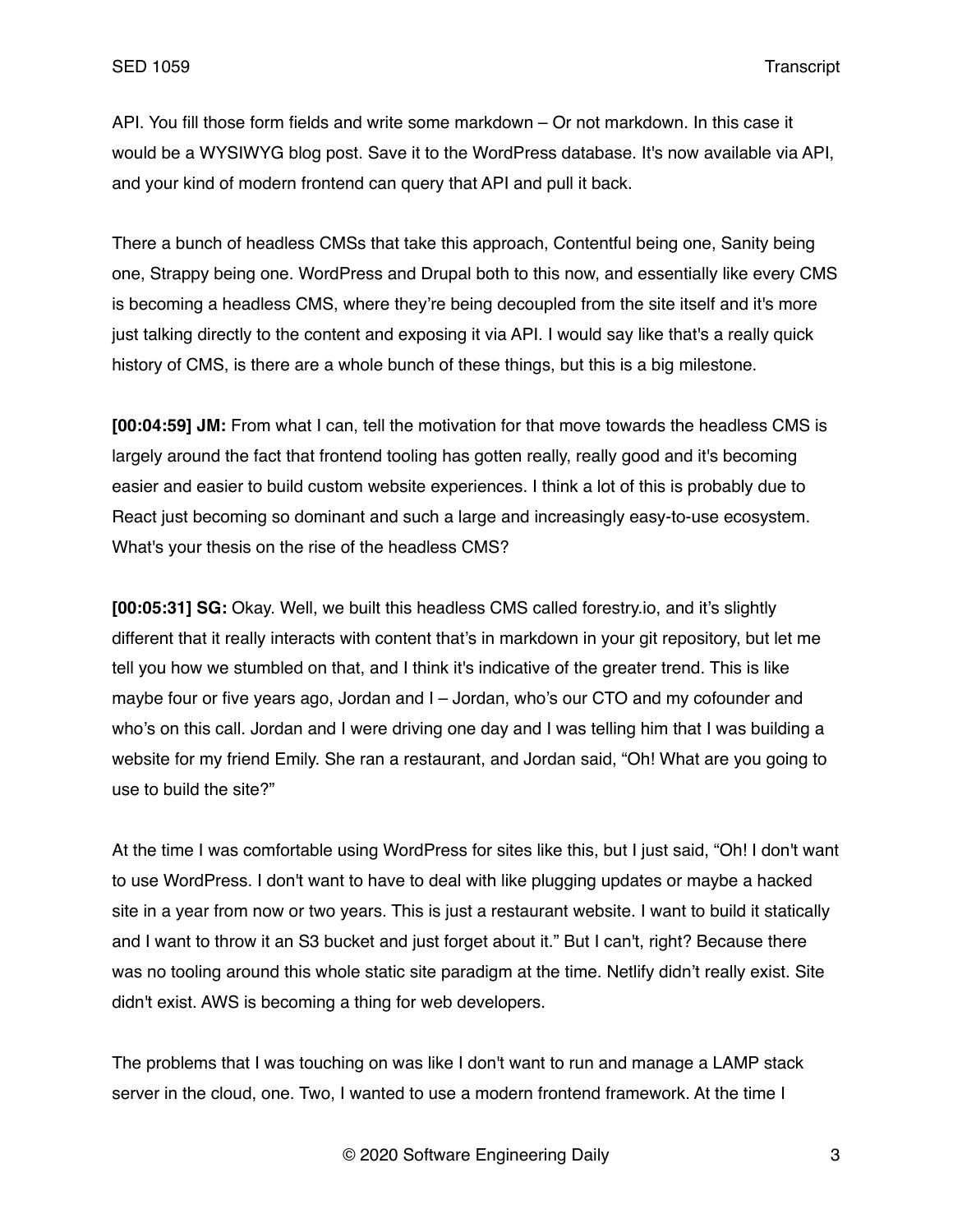wanted to use a static site generator like Jekyll or Hugo and I didn't want to build this like PHP thing. I think what's driving this movement is, one, developers want to use modern frontend tooling, and two, we don't want to have a set up like this big monolithic application just to power our websites when we know they can be built statically or server-rendered and delivered really optimally through CDNs to the client.

**[00:07:17] JM:** The experience of using a headless CMS together or even just your – Actually, I just like to get the spectrum of experiences there. If I am using some decoupled system instead of using a monolithic system like WordPress or like Drupal, what are the frictions there? If I take away the monolithic experience where I can easily manage user roles, and posts, and plug-ins, and all these things that come with the WordPress ecosystem that's made the WordPress ecosystem so sticky, what frictions result from that decoupled ecosystem?

**[00:07:58] SG:** Okay. Yeah, this is a perfect segue into another project that we announced recently called TinaCMS. I'm of the opinion that the biggest friction point for this new headless paradigm is that the content is so decoupled from the code that the authoring experience is kind of broken. If you use a headless CMS, you're inputting content into four fields, and you click save, and you're like, "All right, you're just kicking me over to the fence and you're hoping that's going to look good." You can't really see the context of what you're doing, whereas the olden days with WordPress, you'd have a preview button and you click preview and it would say, "Okay, here's the stuff that you're working on. This is what it looks like," your blog post or whatever.

Now, things are really decoupled and we often lose that previewing experience, and there are ways to bake that interior CMS now, but it's kind of a clunky experience and sometimes it takes like minutes to build your site in order to preview it and it's just problematic. We've gained all of these developer benefits like choosing the frontend framework that you like. You often React, where we get structured content and we get backed content often. You can deliver your site via CDN, but we lose like this authoring experience, this kind of fundamental thing that's needed for the editing and authoring experience, which is why we built and launched this project called TinaCMS, which is kind of a very different approach to content management and we're convinced it's the future of content management.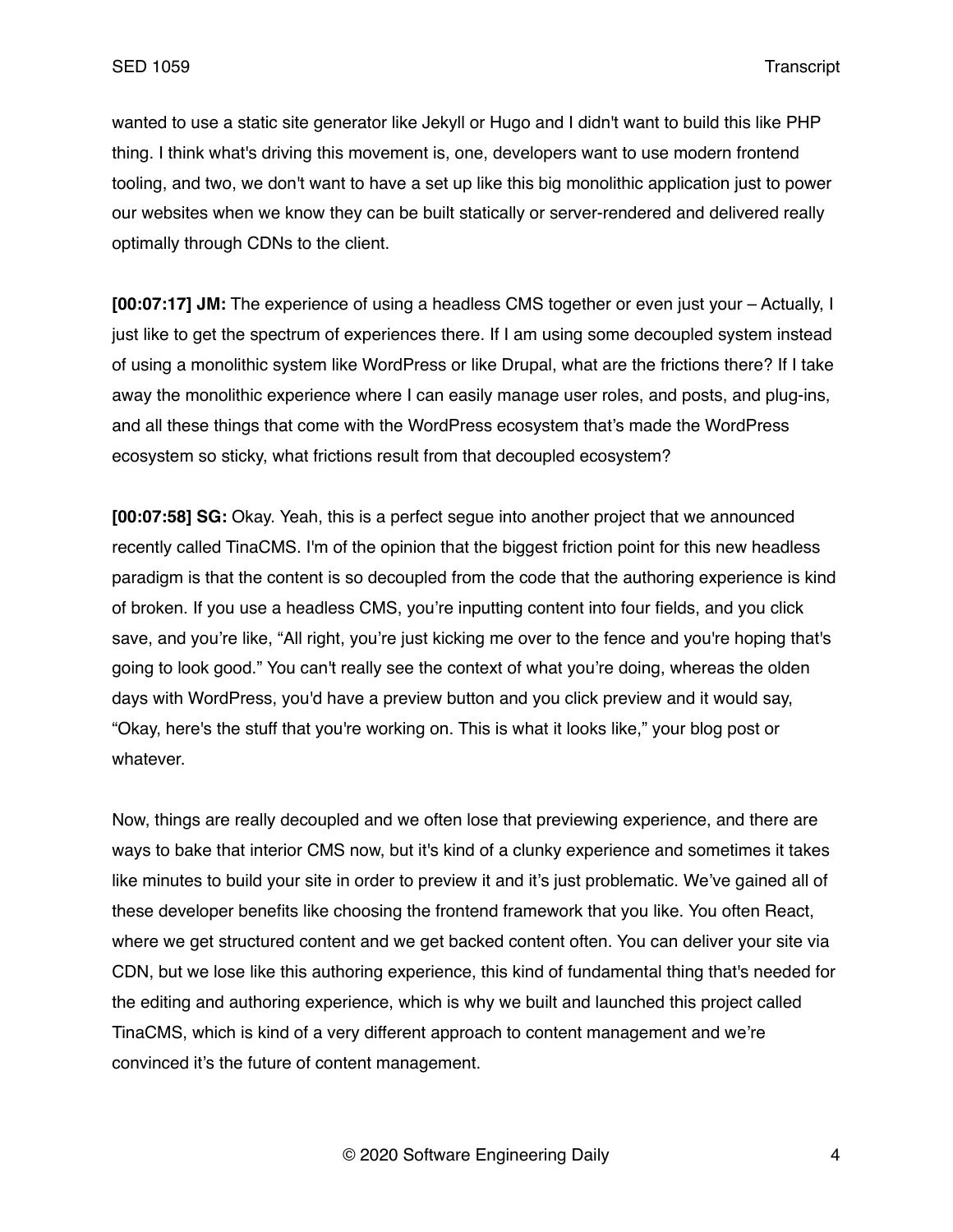**[00:09:25] JM:** Okay. Well, before we get there, I'd like to talk more about the broader ecosystem and things that have happened since WordPress. We have the evolution of the CMS, but we also have the evolution of the site builder, which is a different class of tool. This is the Wix, Squarespace, Weebly kind of tool. How does usage of those tools compare to usage of CMS?

**[00:09:54] SG:** This is how we view it, is okay, like the way Weeblys and Wixs and Squarespaces of the world aren't really optimized for the developer experience. We don't bring those into our teams, because they're – It's like Wix has a black box. You don't know what you're getting out the other end. You can't extended it. It's limiting to a developer who knows how to build a system. We don't use those in our teams or we don't put those in front of our clients often, and we use a CMS because what a CMS gives us is the flexibility to control what's under the hood.

With something like open source WordPress, you know you can extend it with plugins. You're not locked-in to this one solution that you don't have any insight into. The tools like Squarespace, Wix, Weebly, WebFlow, etc., these builder solutions, they're all very sophisticated and they're great authoring experiences. A handy person can create great and stunning content using these tools, but developers can't work with those systems. Does that answer question?

**[00:11:04] JM:** Yeah. Yeah. No. Definitely. The far other end of this spectrum, you do have these kinds of workflows like I create a static site in Jekyll or Hugo and I put it on S3. Make it statically available or I upload it to Netlify, and this is more of the JAMstack style of development. Give me an overview of how the JAMstack has become a common application pattern and how that relates to CMS infrastructure.

**[00:11:41] SG:** Okay. This is the whole reason why we built Forestry to begin with, was because there wasn't a content management system for maybe JAMstack sites like Jekyll and Hugo like you're suggesting here. This is back in 20 – We kind of launched Forestry in 2016.

The connection there is like, "Okay. Now, as developers, we have this like little application we run on our laptop that compiles markdown files and templates into outputted HTML," which is your website. The question is, is like how do you let other people in in the fun? How do you let a

© 2020 Software Engineering Daily 5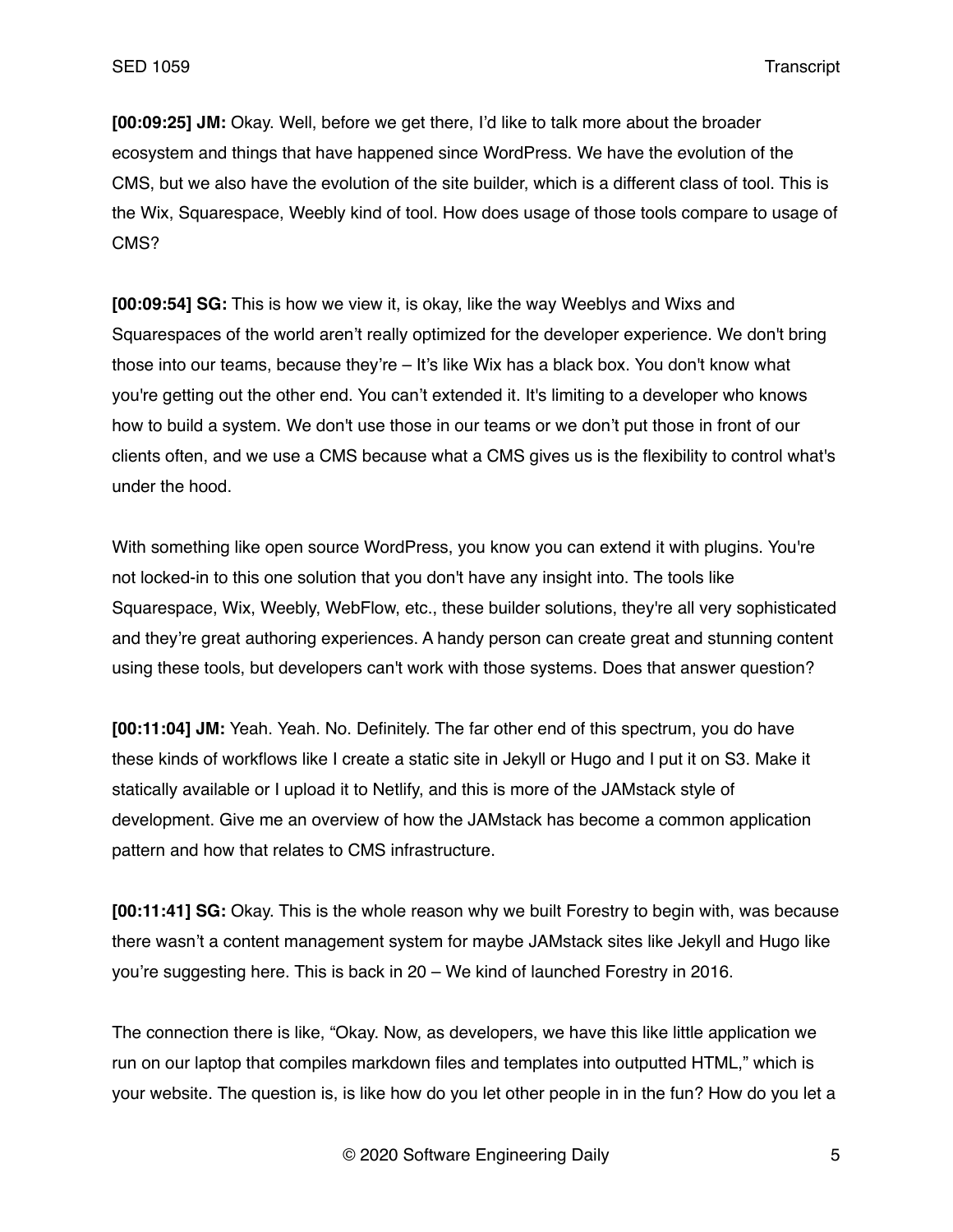non-developer edit that kind of stuff? This is what led us to solving this problem with Forestry where we said, "Okay, just point us to your GitHub repo."

We know what markdown looks. We'll parse that and build a WordPress style UI for it and we don't really need to know what the templates are, but if you want a previewing functionality, when you need to know that too, we're familiar with how these projects are structured like Jekyll and Hugo, Gatsby, NextJS, etc. We can build essentially a WordPress-like UI on top of this new paradigm of static site generators or the JAMstack.

We began doing that. Netlify, CMS was launched soon after we did and then a number of our other people do this too, and we're essentially applying like traditional content management systems to this new way to organize your code and content for the JAMstack.

## [SPONSOR MESSAGE]

**[00:13:22] JM:** Vettery makes it easier to find a job. If you are listening to this podcast, you are probably serious about software. You are continually learning and updating your skills, which means you are staying competitive in the job market. Vettery is for people like you. Vettery is an online hiring marketplace that connects highly qualified workers with top companies. Workers and companies on the platform are vetted, and this vetting process keeps the whole market high-quality.

Access is exclusive and you can apply to find a job through Vettery by going to vettery.com/ sedaily. That's V-E-T-T-E-R-Y.com/sedaily. Once you are accepted to Vettery, you have access to a modern hiring process. You can set preferences for location, experience level, salary requirements and other parameters so that you only get job opportunities that appeal to you. If you have the right skills, you have access to a better hiring process. You have access to Vettery. So check out vetter.com/sedaily and get \$300 signup bonus if you accept a job through Vettery. Vettery is changing the way that people hire and the way that people get hired. Check out vetter.com/sedaily an get a \$300 signup bonus if you accept a job through Vettery.

Thanks to Vettery for being a sponsor of Software Engineering Daily.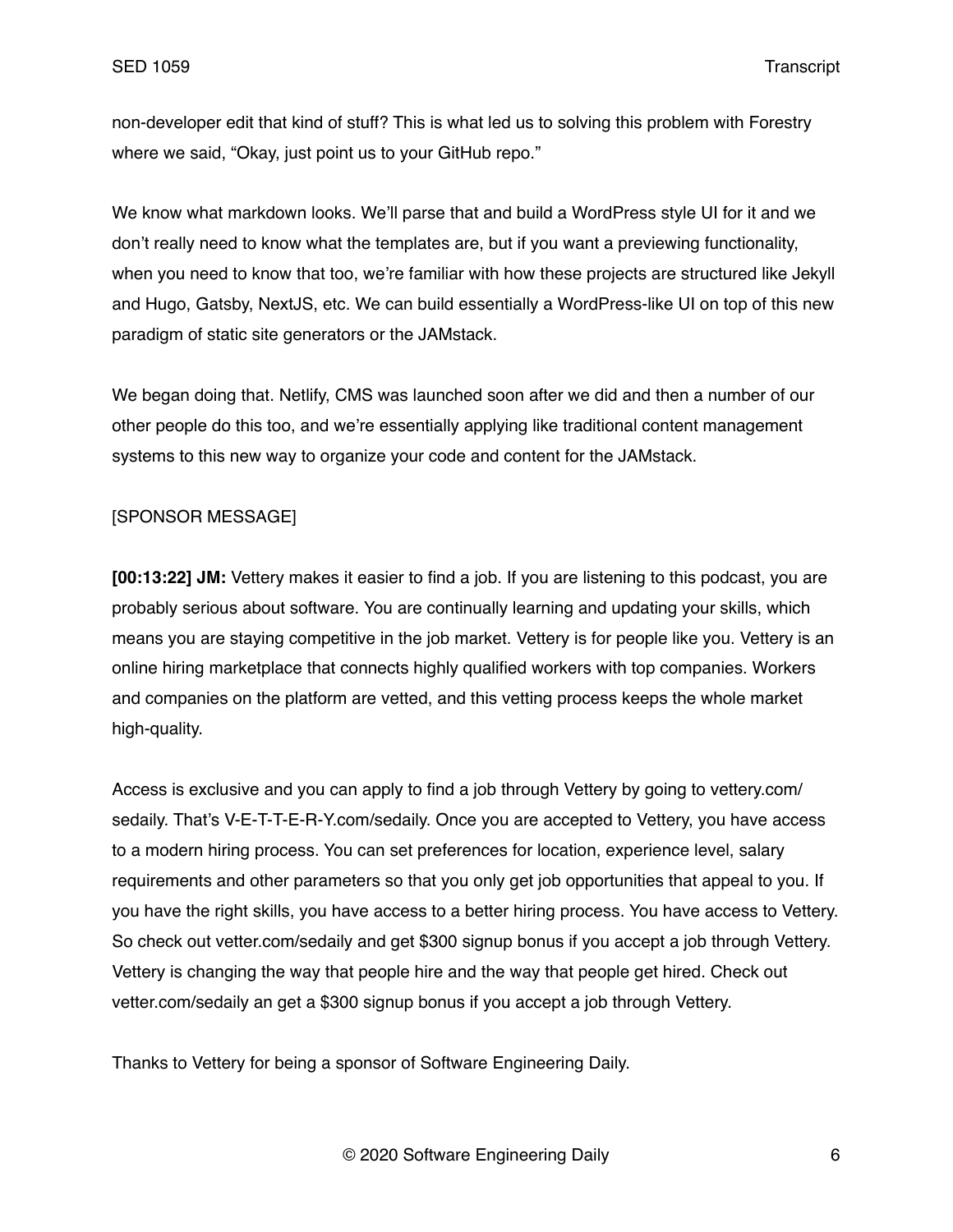# [INTERVIEW CONTINUED]

**[00:14:57] JM:** Netlify, they have some CMS tool. Netlify, for people who don't know, is a hosting site that has more or less become the de facto JAMstack hosting platform. There's also Zeit. I think Zeit has done a good job also. Netlify really has the more popular one. What is the experience of somebody who is using the Netlify CMS approach? What were the, I guess, breakthroughs that Netlify had?

**[00:15:29] SG:** With Netlify CMS or Netlify the hosting platform?

**[00:15:32] JM:** Netlify CMS.

**[00:15:33] SG:** Yeah. Netlify CMS is a pretty brilliant project. It's just like a JavaScript application that's in your browser and interacts with a GitHub API, and they may support other git providers too now, but I think for a long time was initially GitHub. Much like Forestry, you just drop this thing into your site and then you can edit these markdown files and have those edits show these commits on your repo.

It's an open source project. It's like a JavaScript React-based admin for your content that interacts with a GitHub API. One kind of limitation that we found with Netlify CMS that we overcame with Forestry is this ability to have like multiplayer mode. If you're logged in to this CMS in your site and it's just committing to the GitHub APIs and there's no real backend behind any of this, it's possible to trip up and have merge conflicts and that kind of stuff.

With Forestry, there's actually a backend and everything is routed through our backend, and Jordan knows more about this. But we handle – We prevent, do things to prevent merge conflicts. You can have like larger teams editing content that's in your git repo. But yeah, Netlify CMS is like a pretty lightweight open source project in the JAMstack and it's pretty brilliantly architected.

**[00:16:50] JM:** If we think about using GitHub as a backend for your content management, in contrast to WordPress, WordPress, every WordPress installation I believe by default has a MySQL instance that it gives you. So you're putting the tables of your blog posts into MySQL. If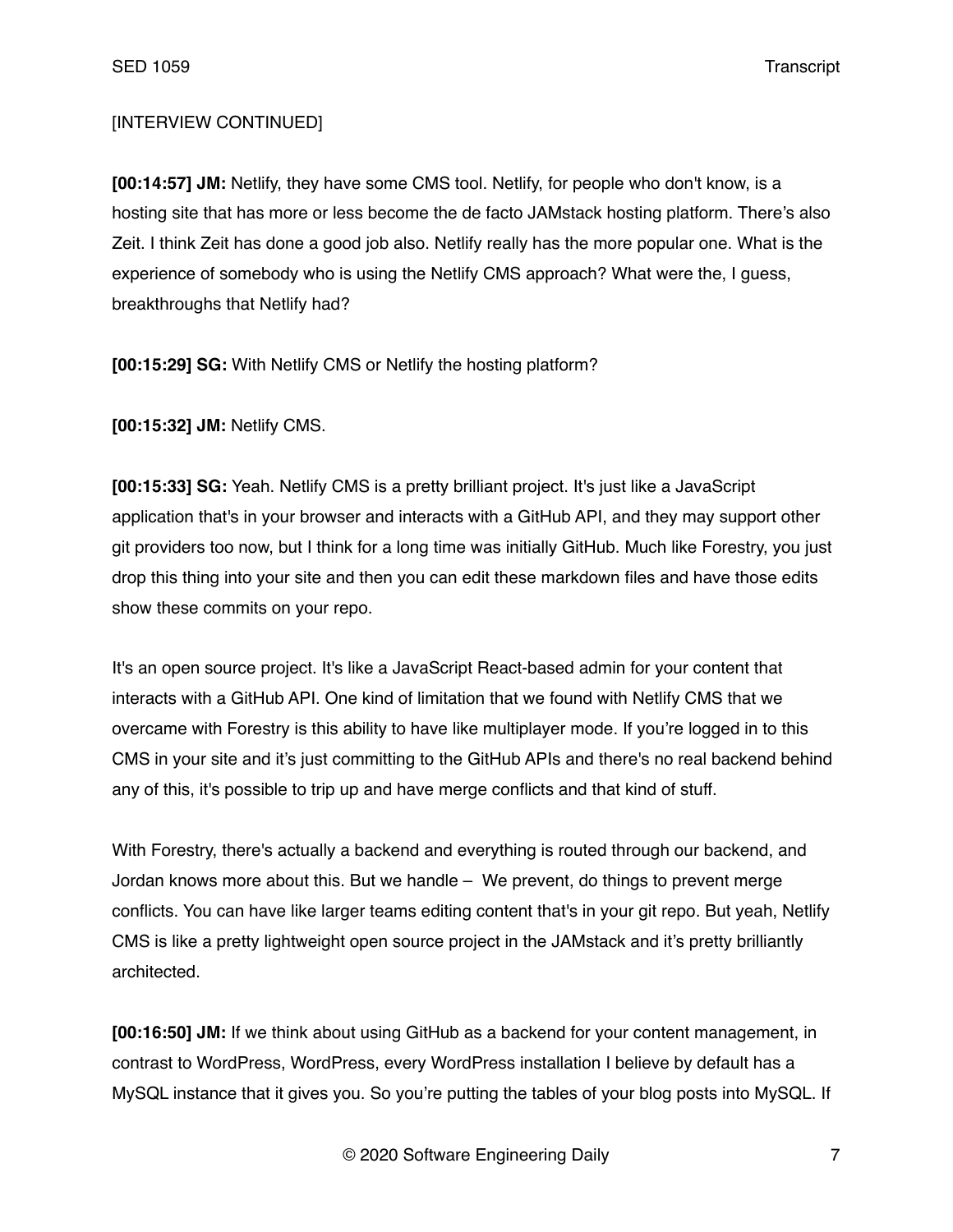we're using GitHub as the backend instead of a MySQL database, what implications does that have on the architecture of a CMS?

**[00:17:30] JP:** Yeah. With Forestry, again, with the static side generators that you've got typically of content files with what's called front matter at the top where meta information is stored. With Forestry, what we do is we interpret those files. We read them and then allow you to create what we call front matter templates that define what the data types are for the front matter.

Instead of the content being stored in a database, it ends up being stored in a flat file in your GitHub repository. Along with a census git, you get automatic version control, the ability to roll back changes. You can see exactly who changed what when and all sorts of things like that.

**[00:18:14] JM:** Is there anything wrong with just using files instead of using an actual database instance?

**[00:18:21] JP:** In the case of static sites, I don't think it's an issue, because these are all prerendered, right? They're built beforehand. Those static files are taken, compiled into a website and then deploy. They're not read at runtime. They're read at build time. There's no like file system bottleneck that you might expect.

**[00:18:42] JM:** And that does get at one of the differences between the static site generation workflow and an application like just a naïve WordPress installation where you're not prerendering everything. In the static site generation workflow, if I want to have a more dynamically interactive application, like a dynamically interactive CMS where users can interact with it more readily, how does that compare to just a static site generated CMS that I can just run whenever – Like whenever I add a blog post, I can just generate a new version of the static site. If you have actual, like other users that are a multiplayer mode kind of CMS experience, do you have to regenerate the entire site every time some multiplayer, some other user comes in and makes a change to the site?

**[00:19:59] JP:** Yeah you do, and it is a bit of an issue with most of the static site generators. Hugo is kind of the bit of an exception there because it's so fast to build. But with most of the

© 2020 Software Engineering Daily 8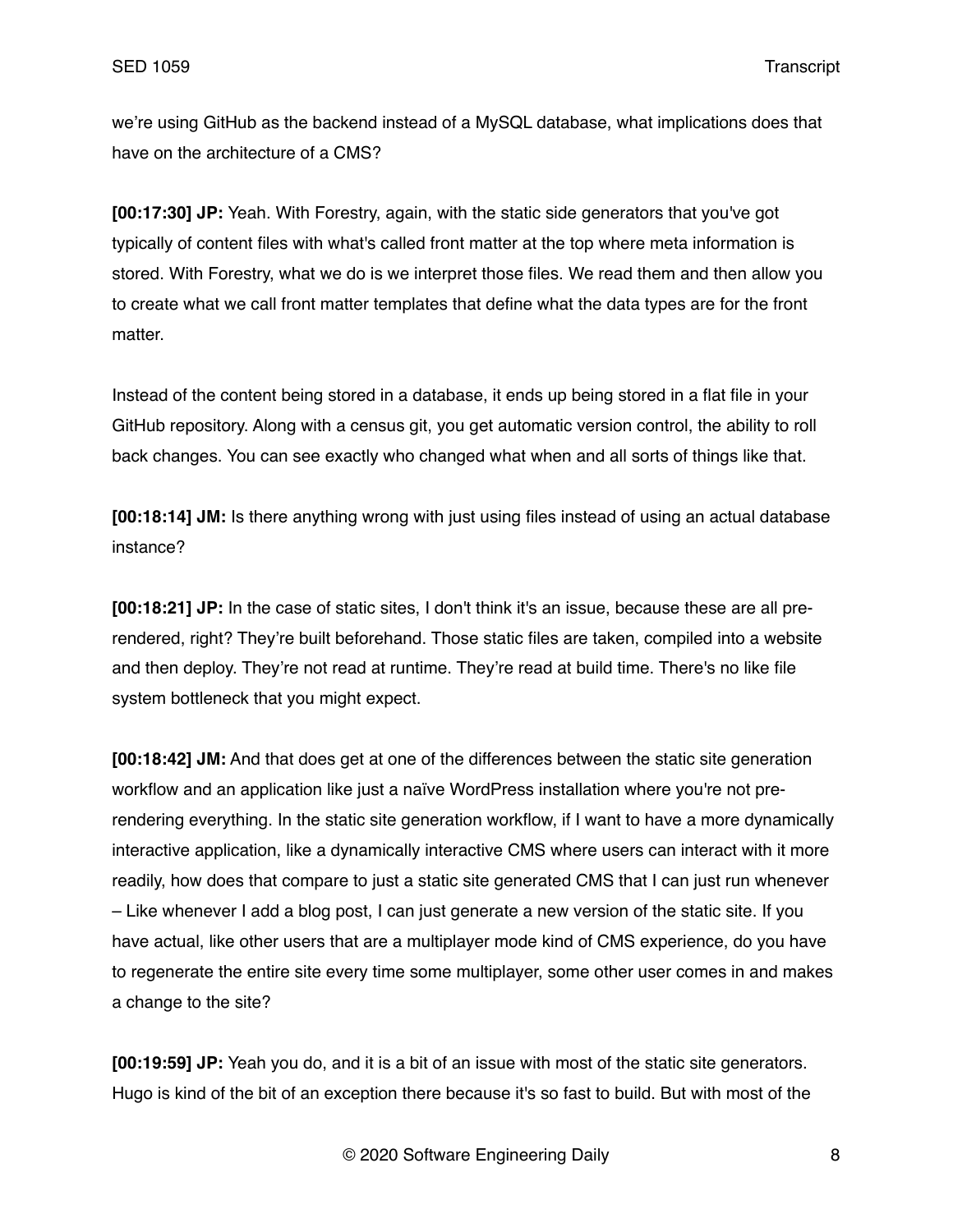JavaScript-based site generators, there's no ability to do incremental builds yet. I think Gatsby is working on that, but you do have to regenerate the entire site. Then as far as deploying, you can deploy it like a differential, but yeah.

**[00:20:36] JM:** Got it. We've given some context for this landscape. There is a lot of change going on. There's new hosting companies. The react ecosystem is advancing quickly. You've got headless CMS companies, like Contentful. You've got these new static site generation products like Gatsby. You've got a new React-based framework like NextJS. There's a lot of change going on.

I want to start centering the conversation around TinaCMS and Forestry and what you guys are building in this changing ecosystem. Let's start with what TinaCMS is and what it is not. It's not a CMS. It's a toolkit for content management. Why did you call TinaCMS a CMS if it's not a CMS?

**[00:21:29] SG:** Yeah. So you're referring to the acronym of Tina. Are you familiar what that stands for?

**[00:21:35] JM:** Oh! I actually don't know what Tina stands for.

**[00:21:38] SG:** Tina is a recursive acronym. Do you know what that means, Jeff?

**[00:21:41] JM:** Yeah. Yeah.

**[00:21:41] SG:** Yeah, like GNU, not Unix.

**[00:21:45] JM:** Oh! Tina is not a TMS. I get it. Okay. All right. I get it. T-I-N-A.

**[00:21:50] SG:** Oh! That was a test. You just passed. I think Nolan might be the best person to take this one away.

**[00:21:57] NP:** Yeah. As we kind of mentioned, there's sort of a few different stages of content management where we start up of WordPress where the entire website was built on your CMS. The display of the content and the content management were all put together in one. Then you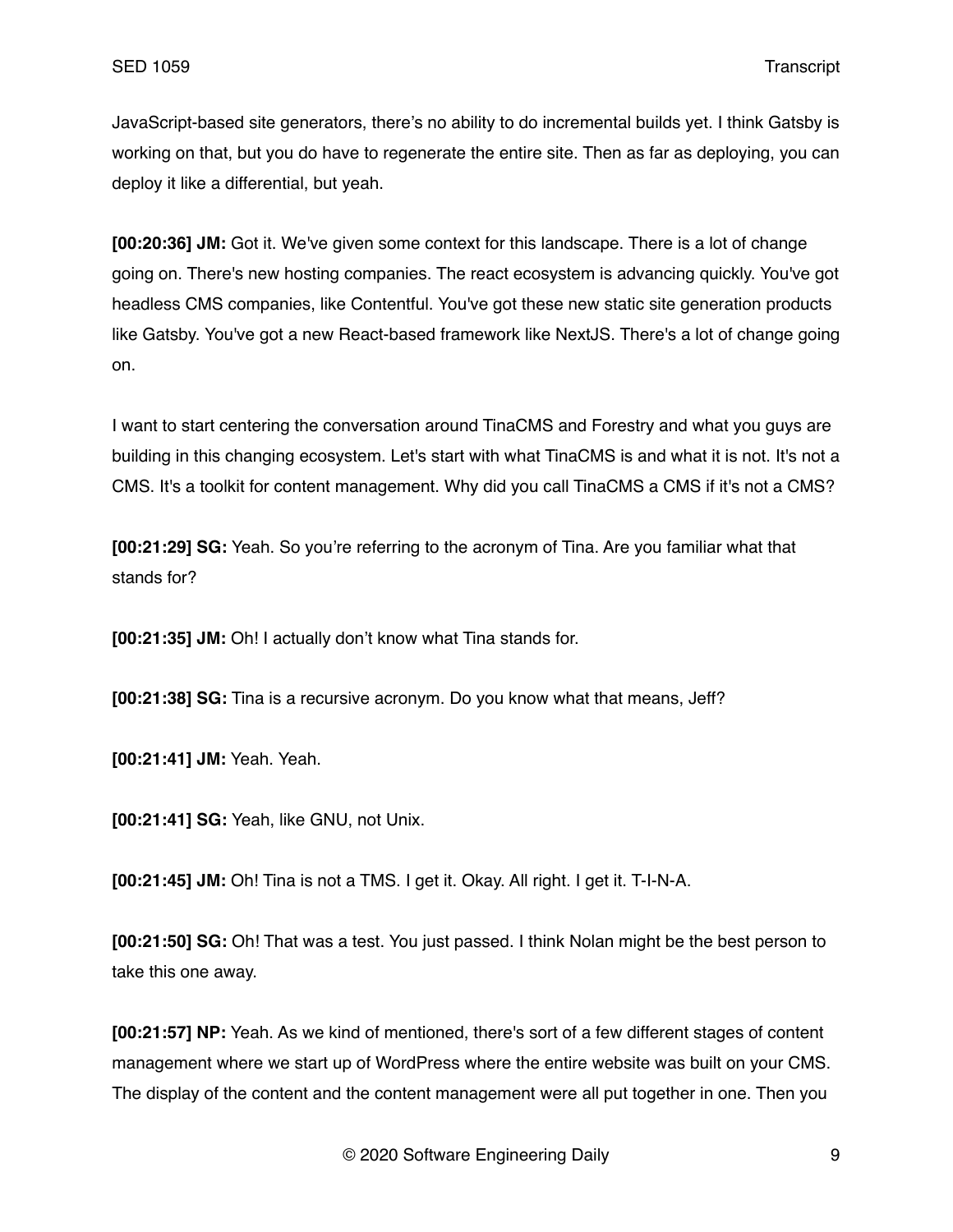have the headless CMS where it's still this running application that you used to edit your content, but that part of it is separated from your website. You're editing your content using a different application than what you're building your website with.

We say that Tina is not a CMS because it's not really either of those first two things. It looks a little bit on the outside more like WordPress where you're editing experiences baked into your site, but the key difference is, with WordPress, you're building your website on top of WordPress. With Tina, you're building the CMS into your website.

We provide a set of tools that make it easy for you to build those editing interfaces directly into your website so that it's not really a separate application. Your website itself becomes a content management system.

**[00:23:18] JM:** This is pretty cool, because if I think about most blogs on a company, so like I go to – Like I did an interview recently with a company called LogRocket, and they have a link to the blog in the header. I click on the blog and it takes me to a part of the site that probably is a part of the site, but it looks like it's kind of different. It looks like it's maybe they're using Ghost, which is a blogging tool or it could be a WordPress thing. I think it's Ghost or one of these other kind of next-generation blogging systems. But nonetheless, it does not feel heavily integrated with the rest of the site. It feels like this different part of the website, which is okay, because like I'm just reading blog content, right? Why does it matter if this blog is essentially disconnected from the rest of the site?

**[00:24:17] NP:** It's not just that the blog is disconnected. It's that the editing experience for the blog is disconnected. If I want to create a new blog post for release notes on TinaCMS, then I don't go to some separate application. I am actually going to tinacms.org/blog, clicking the edit button and now I'm looking at the blog post as it will look when it's published to when it's actually published. I'm not seeing a representation of what my blog will look like. It's really a WYSIWYG, like what you see is what you get, not just what you see is sort of like what you're going to get.

**[00:25:00] SG:** Jeff, just to use an example. On the Software Engineering Daily website, I saw that you have podcasts and you have blogs in different categories of content. When it comes time for you to add this show to your website, say, you had Tina installed. You would just go to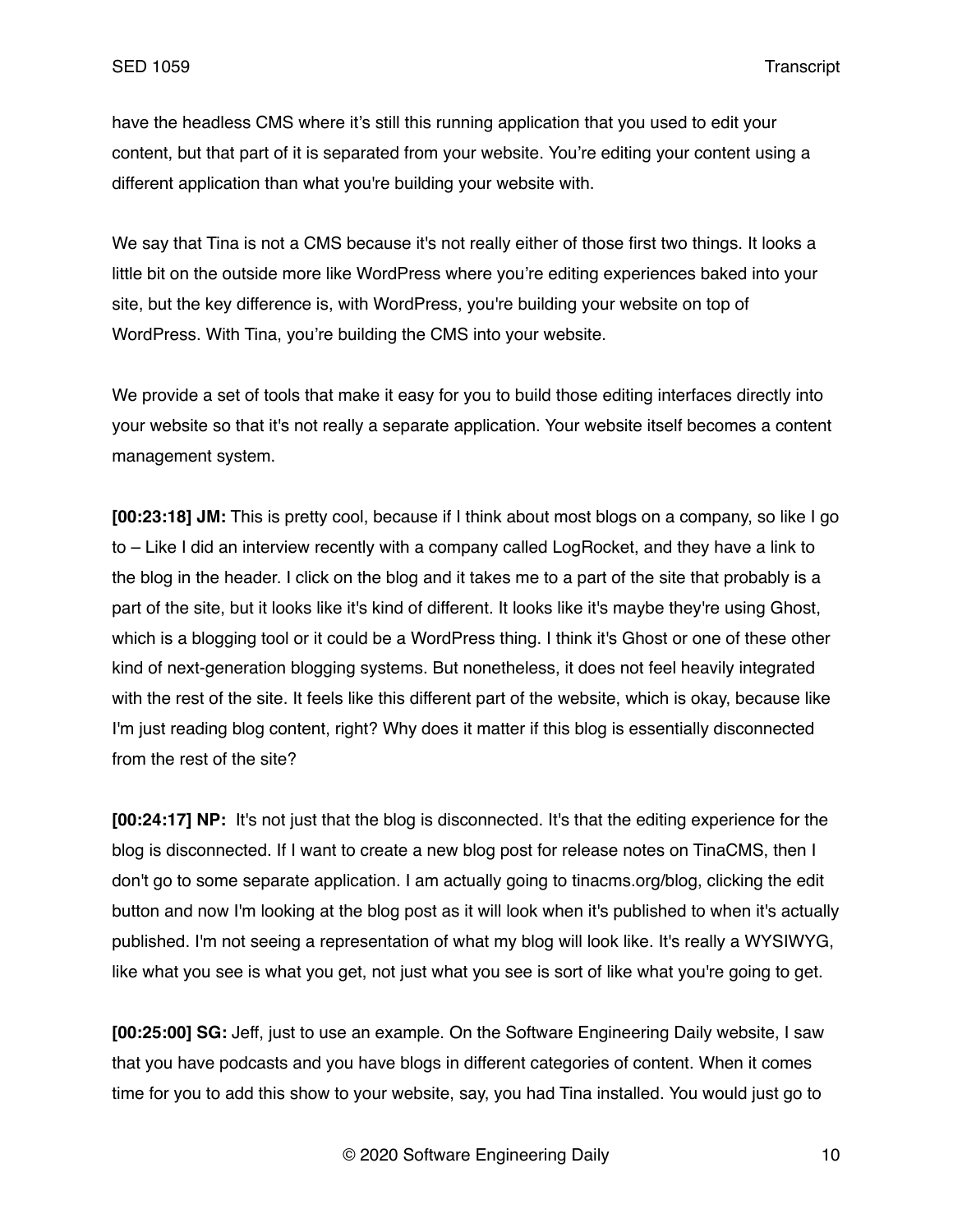your public website, go to bot podcasts, click login and then add new podcast and you're basically looking at an empty page on your website where you start filling out the title running either your show notes, etc. etc. right on your page on not in a separate admin.

This is all built on top of like a developer friendly world of using modern frontend tooling on the JAMstack. We think of it as building like a world-class editing experience on top of a world-class development framework development or development experience.

**[00:25:53] JM:** Right. If I think about the experience of using Medium to create a blog, if I'm writing my blog post in Medium, the blog post ends up looking very much like it appears in my editor, whereas in WordPress, if I am writing a blog post, I'm doing in this editing experience. It's kind of a cramped experience.

I do most of my creative work in Google Docs and then I copy-paste it to WordPress, which is not a wonderful experience, and ideally it would be more of like a WYSIWYG kind of experience, like what you get – This is what you get out of like Wix, or Weebly, or Squarespace where you can kind of see more intimately what your content is going to look like as you're typing it.

Now, that seems kind of tricky, because you have to essentially embed a content editor along with the other live components of the website. What are the difficult engineering problems in making that happen?

**[00:27:01] SG:** It's a pretty challenging problem. There're kind of two aspects of it, which is how do I actually make that interface editable and then how do we actually save this data? The first side is with React components, and we spent a lot of time building out React components and APIs that make it easy to embed content in your page and make that content editable.

Our intention is always to make it so there's some default styling along with that. So you can jump in and get it going really fast. But if you need to, you can kind of extend that and modify the styles to best suit your website.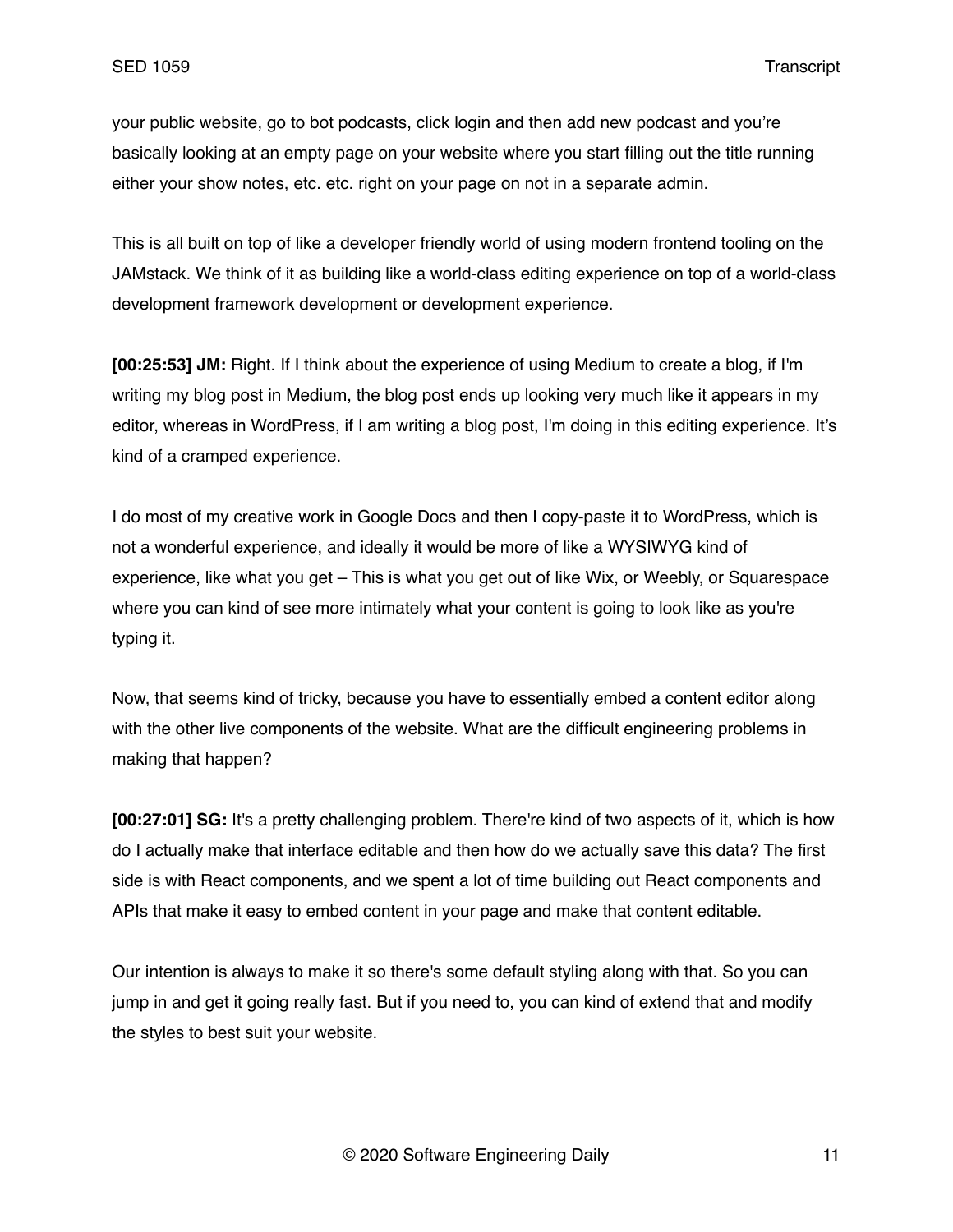The other side of it is figuring out how do you actually save that data somewhere. It needs to get saved, and that's probably one of the bigger challenges that we've had. One approach that we're pretty excited about right now is NextJS 9.3 released a preview functionality. With NextJS, it's kind of a hybrid framework. Whenever you deploy NextJS, you can deploy both a static version of that site and a dynamic version.

The static version is all prebuilt. All the content is rendered to HTML and it's served up statically on a CDN as you – If you go to our website, you'll see this big edit site button, and when you click that, it switches that around. You switch into preview mode, which essentially means instead of just hitting the static cache, let's actually hit the API roads now. When you do that, it makes it possible to add a little more dynamic behavior there. You can do authentication through a server request. You can set up a web socket connection to some other thing. We haven't fully explored what we can do with that, but this approach, this hybrid approach of having that static output but also being able to fall back to a dynamic one to introduce some of that more dynamic behavior that you need for content management system is looking pretty promising.

**[00:29:14] JM:** So if I want to turn my WordPress website into a more dynamically editable website, let's talk about what a workflow might look like. I've already got this WordPress installation and it's monolithic, it's not a pleasure to work with, but it has the benefits of being monolithic and all there and it works and I can create new roles. It's actually like it's pretty good. It's not perfect, but it's not great. That's the story of WordPress. But if I wanted to have a completely clean approach and I wanted to move this entire content management system that's monolithic in WordPress towards this place where if we have the Software Engineering Daily post about this episode, I can just click on component at a text paragraph in that post and edit it and have a live editing experience. That's obviously not going to be possible with the WordPress thing today. If I wanted to actually migrate it, what would be my steps for doing that? If I want to migrate to some other CMS platform, a more configurable, more non-monolithic CMS platform, what are the steps for doing that?

**[00:30:39] NP:** I think there's kind of maybe two or three steps. Step one would be to stop using WordPress to generate your website. You could still use of a content management, but you instead use Gatsby or Next or GridSim, any of those other static side generators to pull the content from your WordPress site and render it using one of these new tools.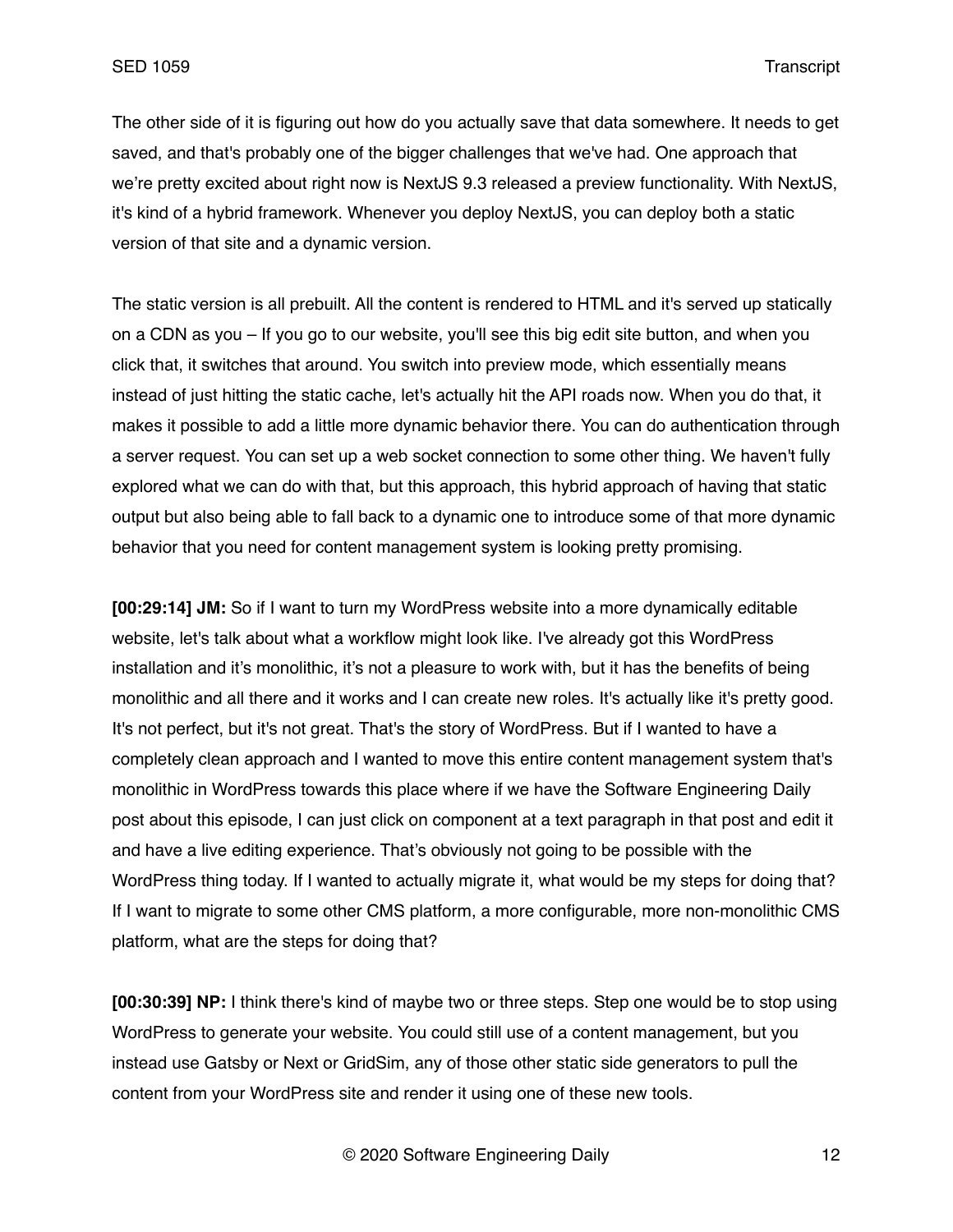If you are looking to have that really like on-page editing experience, then step two would be like use TinaCMS to put that editing capability into your website and set up the API so that when you hit save in those forms, it saves back to WordPress. In this case, this part of why Tina is not a CMS, because you can use it with other CMSs. You could have TinaCMS powering the editing experience on that frontend giving you that awesome kind Squarespace WIX style editing experience but still be using the modern frontend frameworks to build your website. If you're still on WordPress, then you don't need to totally ditch it right away.

**[00:31:57] JM:** The new website that I would be building with using WordPress as my backend, I would have to build it in React components, I believe, and use Gatsby as my way of doing prerendering of that site, of generating the statically generated version of my WordPress site. Gatsby can connect to my WordPress backend and create all of the components that I need to have a full website experience. Then if I wanted to add editability to the statically generated website, I could use TinaCMS or I could use Forestry?

**[00:32:43] NP:** Tina and Forestry are fairly different in the way they work. Forestry would be more of a straight replacement for WordPress. You would be switching from WordPress to using Forestry and files in git as the storage medium.

**[00:33:01] JM:** Got it. Let's actually talk a little bit about the story there. You guys started working, or I guess Nolan started with TinaCMS, and at some point, Scott and Jordan, you both started working with Nolan, and then eventually TinaCMS and your work there evolved or was augmented by your work with Forestry, which is a company that you've actually built. TinaCMS is the open source project, and Forestry is a company that you guys have built. Can you give me the timeline for these different projects?

**[00:33:36] SG:** Yeah. Like I said earlier, we launched Forestry in late 2016, and Forestry is more of like Nolan was just saying, it's a CMS that is a CMS. It stores your content. It's an editing admin that writes to that content. That content happens to need to be stored in git. When that's compared to something like, say, Contentful, or Sanity, or WordPress, those systems are [inaudible 00:34:06] database. Forestry commits it to your git repository.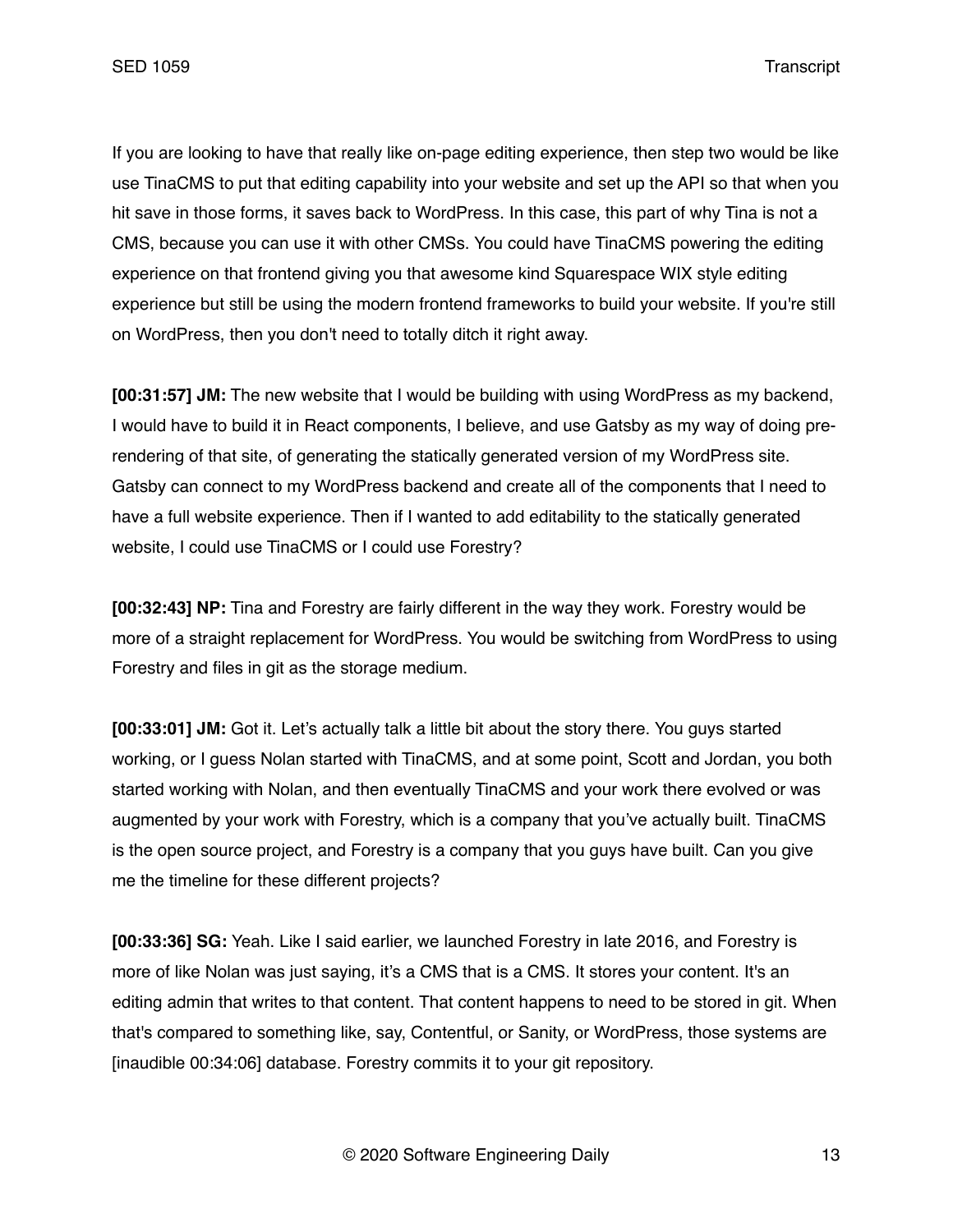We launched in 2016 and we built this whole thing. We watched the JAMstack, kind of this whole space evolve and blossom. Like I was mentioning earlier, one big problem we noticed is this disconnect between editing your content and writing it in the CMS admin and previewing your content, because things had become so decoupled. We always had this vision of where we're getting to now with Tina. This vision of content editing should be much more like editing a Google Doc instead of editing like a WordPress site.

Now think of your own case, Jeff. I found it really interesting to say you write a lot of your notes or your articles in Google Docs and copy and paste them over to WordPress and that just tells me that like the CMS software you're using isn't good enough, because you have to use another software to write it and then you just copy and paste it and drop it into this thing.

We've always had this philosophy internally in the company that our vision for content management is much more like a Google docs and it gets this like a really great authoring experience on top of the proper development stack. We do the hackathon at Forestry in 2019 where we said, "Hey, would this be possible if we just focus on like, say, the modern React frameworks now, like Next and Gatsby and written in just React?"

At the end of this Hackathon we're like, "Hey, this is actually possible now." We should get this open source project at the door, and like this is really in line with our vision. Let's launch this thing," which we launched at the JAMstack Conference in October 2019 in San Francisco "Let's get this thing out the door and built some community around it and get some momentum around this whole idea, because it's quite a new paradigm." Eventually these roadmaps merged, where this live editing stuff could be opened up to all the Forestry users. But for now, we just kind of blaze ahead and launched it as its own open source project.

**[00:36:08] JM:** Tina CMS came after Forestry.

**[00:36:12] SG:** A few years after. Correct.

**[00:36:14] JM:** Okay. Interesting. From a company perspective, what's the value in creating an open source content editing, content management system?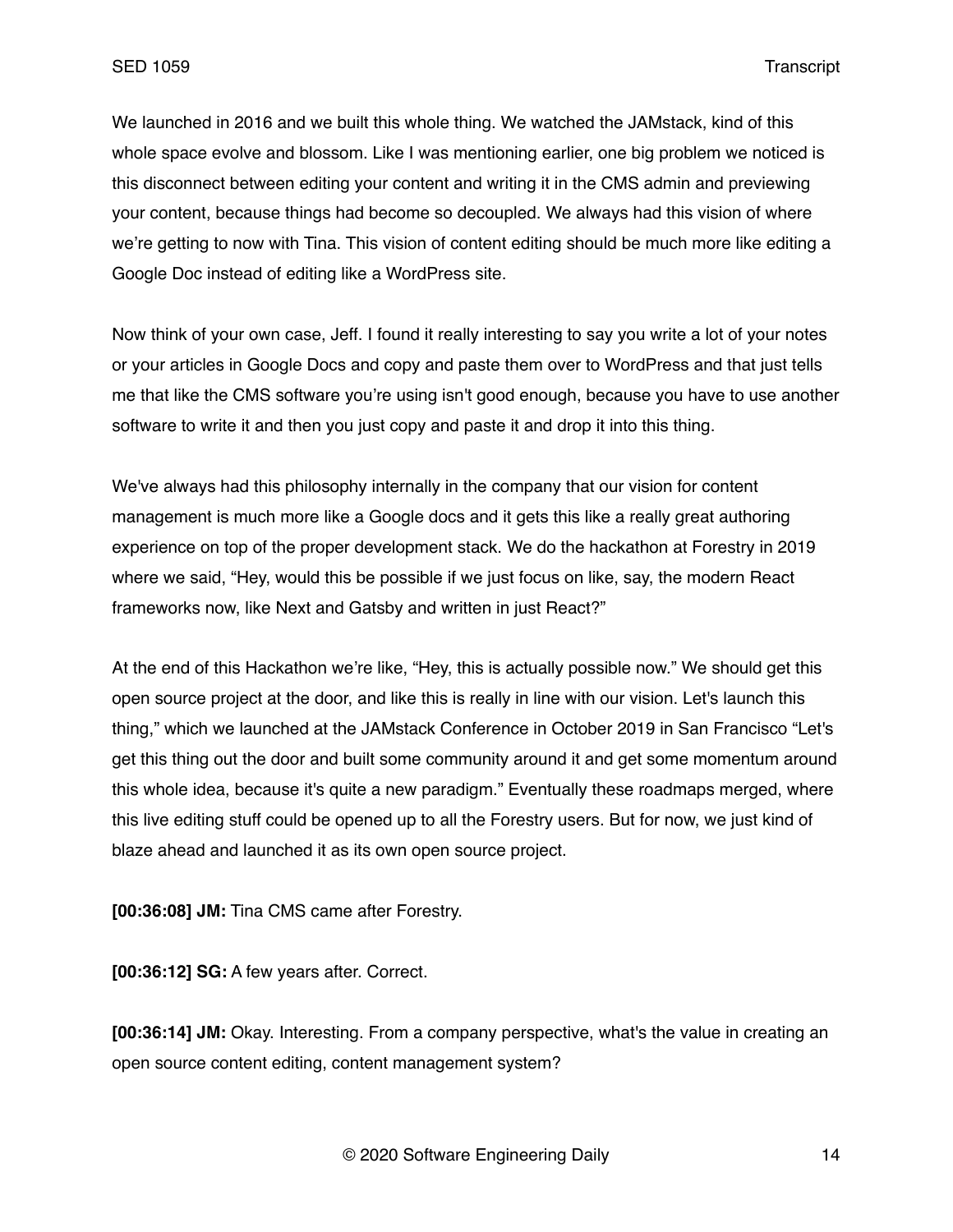**[00:36:27] SG:** Yeah. Before I answer that question, maybe I'll tell you that the mission for company is we want to help people build a better web, and we don't say developers and we don't say content people. We just say people, because we feel like that's like sometimes we build developer tooling and sometimes we build kind of these editing experiences, but it's like the workers of the web. We want to give them really good tools so we can strengthen the web, and people can put out really good content and help educate the world.

We feel from like the mission statement from the organization, it's a no-brainer to build an open source project. We really believe in open source. Can this be monetized in the future? Well, in one way it's monetized now where it just generates attention and people learn about our company and find out about Forestry and pay us for Forestry. I would say it's more or less in line with the mission statement than the business.

#### [SPONSOR MESSAGE]

**[00:37:31] JM:** Over the last few months, I've started hearing about Retool. Every business needs internal tools, but if we're being honest, I don't know of many engineers who really enjoy building internal tools. It can be hard to get engineering resources to build back-office applications and it's definitely hard to get engineers excited about maintaining those back-office applications. Companies like a Doordash, and Brex, and Amazon use Retool to build custom internal tools faster.

The idea is that internal tools mostly look the same. They're made out of tables, and dropdowns, and buttons, and text inputs. Retool gives you a drag-and-drop interface so engineers can build these internal UIs in hours, not days, and they can spend more time building features that customers will see. Retool connects to any database and API. For example, if you are pulling data from Postgres, you just write a SQL query. You drag a table on to the canvas.

If you want to try out Retool, you can go to retool.com/sedaily. That's R-E-T-O-O-L.com/sedaily, and you can even host Retool on-premise if you want to keep it ultra-secure. I've heard a lot of good things about Retool from engineers who I respect. So check it out at retool.com/sedaily.

### [INTERVIEW CONTINUED]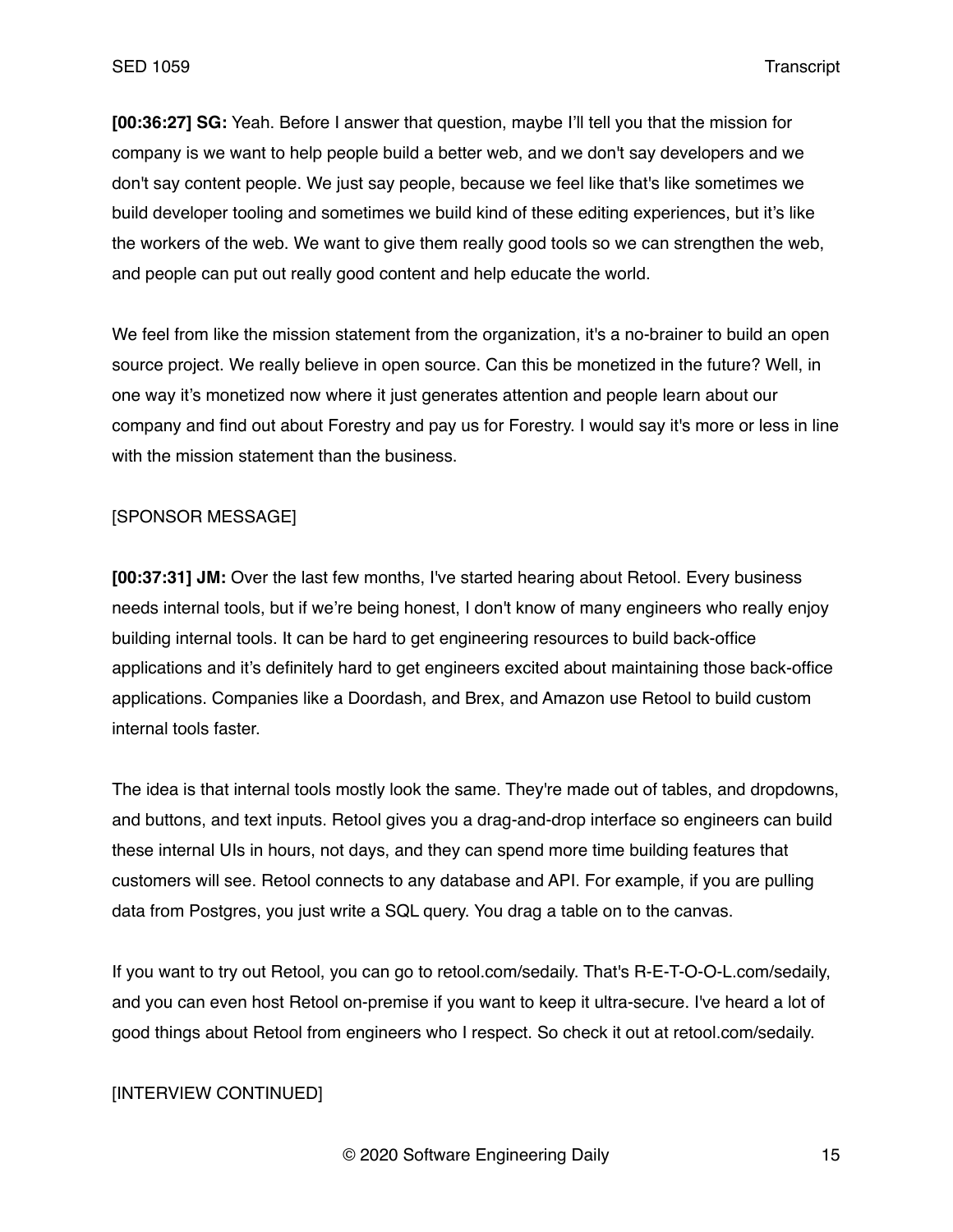**[00:39:07] JM:** So let's talk more about the open content editing experience. If I generate my static website using Gatsby, I take my WordPress blog, I have Gatsby replicated as this new nifty Gatsby site that maybe I've made all these React components and then now it's just built purely from React components and it's much faster, it's much cleaner, it's all editable because I have built it myself from React components. What is the process for using TinaCMS?

If I use TinaCMS and I make open content editing. I make it possible for different people to edit the generated static website. What is TinaCMS doing on my frontend? What's the runtime experience in the browser and also how durable is it? If I'm using Google Docs, for example, it's like auto saving all the time. I want to understand how that compares to my editing experience for this Gatsby editing site.

**[00:40:18] SG:** Yeah. This is a question that we're really in the throes of right now, and kind of the annoying answer is it's sort of depends. As I mentioned earlier, you might have Tina talking to a WordPress backend. Well, Tina is sort of just the frontend, the interface builder side of it, and it depends a little bit on like what you're using as a backend that determines some of the details here. It's hard to come up with a generic answer.

Again, Tina is not really a standalone application that's running and doing this. It's a framework for helping you build this. If you're using Gatsby and the file system, then in that case you will have kind of a staging server running. There're a number of people using Gatsby cloud to do this. Some people have spun up their own staging servers, and Gatsby is running in development mode. As you're typing and you're making changes to your blog posts or your homepage or whatever, Tina ends up writing back to the file system. By writing back to the file system, that will cause Gatsby to rebuild the site and update the previews that you're looking at.

What we're working on now is a slightly different approach, where you have a NextJS side that is using this preview functionality we were talking about. With that functionality, there isn't really a file system running. Instead of loading the content from the file system to edit it, we fetch the content from the GitHub API. Any kind of intermediary changes are just rendered on the page immediately and kept in local storage to make sure that you don't lose them if you refresh the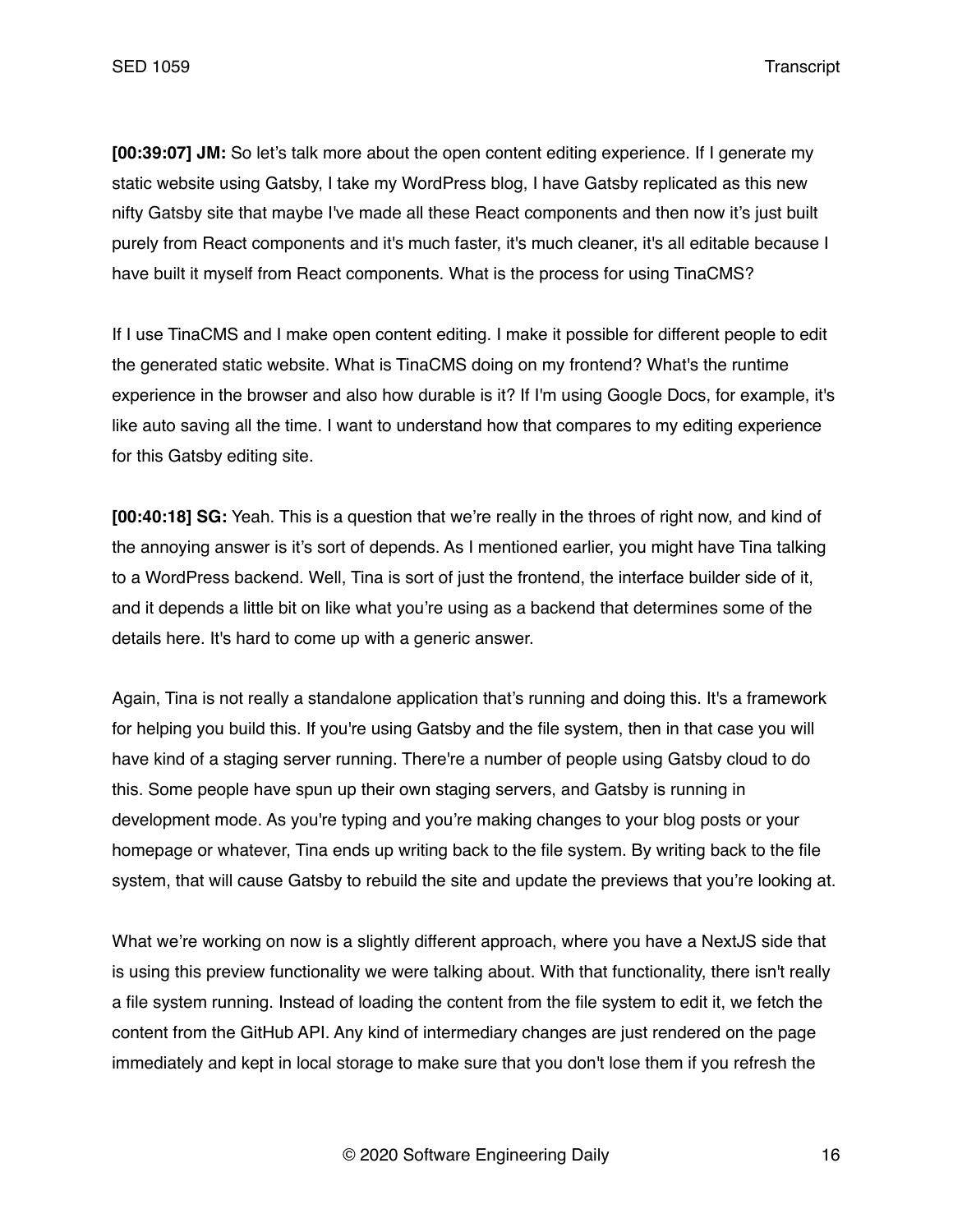page. Then when you go to hit save, that will make a commit through the GitHub API to persist that change for everybody.

**[00:42:22] JM:** That's pretty good. This is one thing some people may not know about browsers. I didn't know it until maybe a year ago, that – And this is pretty naïve, but if you're using a browser, your browser has access to disk space. Your browser can write durable data to disk. Just like you're using Microsoft Word on your computer and Microsoft word is saving to disk. Your browser can access disks storage. If you were editing something in this application description that you just gave, then you can snapshot to disk, if my browser crashes, you can have that data save to disk and you can refresh it or present it back to the user when the user opens back up the browser and navigates to the site. That of course doesn't protect your computer from spontaneously combusting, which is why we prefer to be saving to the cloud. We prefer the Google Docs connected kind of experience. But if you're using GitHub as a backend store, I'm not sure that the GitHub API would let you save as aggressively as you might want to. How flexible is the GitHub API there? Can you use it for this kind of like a really aggressive backup?

**[00:43:46] SG:** I'm not really sure that it would be appropriate for really aggressive backup. I'm talking backing up every second or something. I haven't spent a whole lot of time thinking about this problem in the full detail, but we know that there could be solutions for this down the road. If you're using some other service maybe that keeps track of those kind of unsaved changes so you don't need to be committing back to the API all the time.

Yeah, that's definitely a very difficult problem and one that is on our mind. It's one that we did find a solution for Forestry. We have some ideas, but at the moment you're just using local storage as your storage mechanism. Again, if you're using back to that Gatsby example where it's writing to the file system, well, it's writing to the file system. Any uncommitted changes are in your file system as just the uncommitted changes.

**[00:44:54] JP:** Just to expand on that a bit further, we have plans for – Or what we've been calling internally Tina Teams, which will provide like services like this. We can act as an intermediary between the frontend of Tina and whatever API or saving content to and provide that kind of durability in between.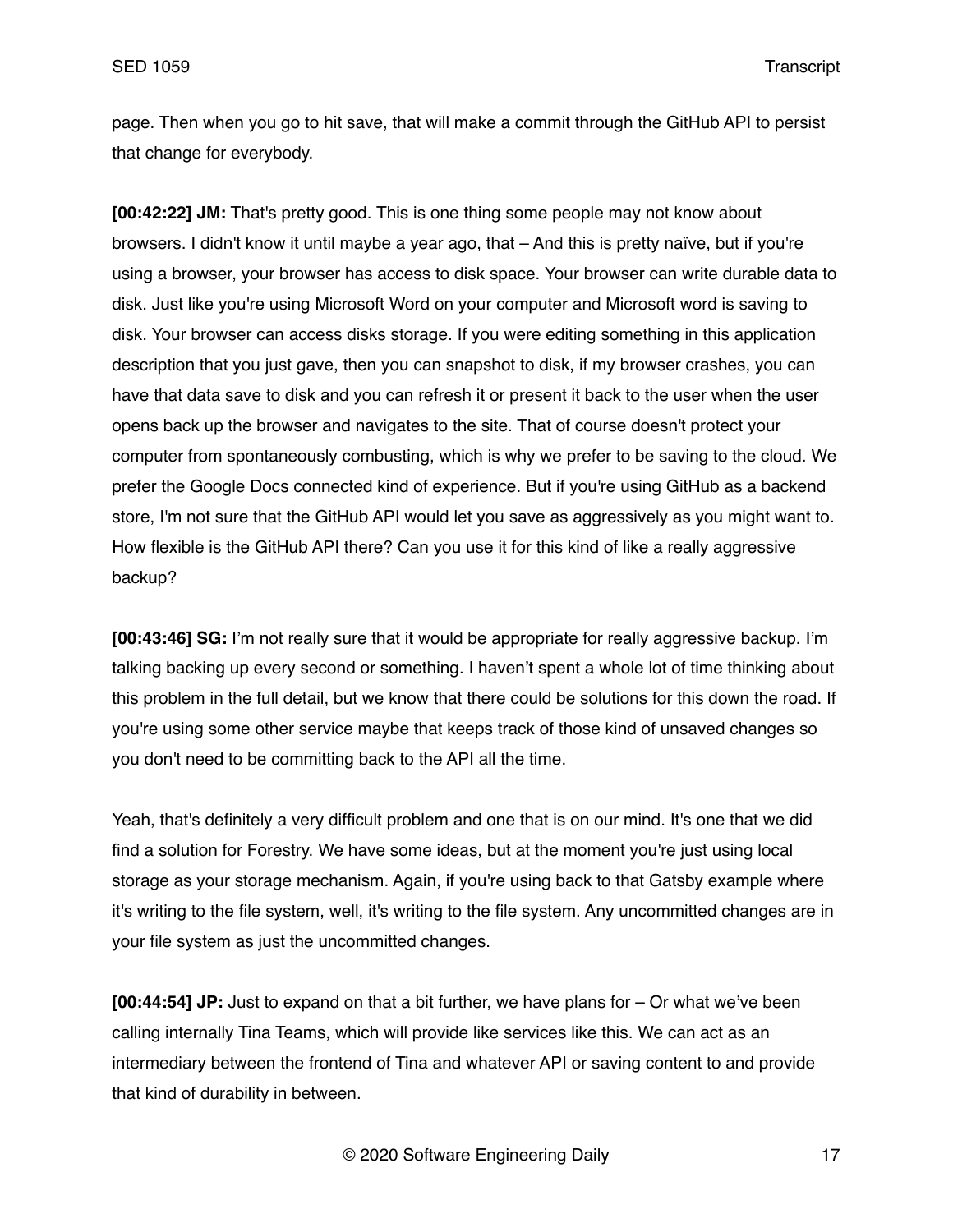**[00:45:17] JM:** Cool! How do you expect this changing the market, or how do you expect the market to change in the near future to your advantage? If I think about the online publishing experience today, it is very much this kind of like I give a user access to the WordPress publishing process and that user can then login. They can publish a post. They can make a new article. What predictions do you have about the way that the market is going to shift in the direction of people wanting a more open content editing experience?

**[00:46:00] SG:** Yeah. It doesn't necessarily need to be open. If you're referring to – We published an article recently about open authoring where if you want anybody to edit, say, your documentation, say, you can add Tina to your documentation site and integrate it with the GitHub API. Now say Joe from Texas can just go to your website and click edit and edit it kind of like a Google Doc and open a pull request right there not from GitHub but from your live site. That's open authoring, and Tina isn't just for open authoring. It's for teams working on, say, internal sites or public marketing sites where they may not want the whole world accessing.

But your question, where do we see like the industry or the content editing needs going? When we first put Tina on our website like to dog food it and test it internally and stuff, what we noticed was people – We are all creating content way more frequently because the friction is so low. The barrier to editing content on our site is we just visit it and click add new blog post and start writing it right there, and we're doing it – In our case, we use git as the storage medium. So you're doing it on your own branch. What we found is just like, "Okay, content –" As soon as we made this available to our own team, content contributions went up like crazy, because now everybody is also running blog posts and it's not this kind of convoluted process of you write it in Google Docs and you copy and paste into WordPress and you try to like send somebody a link. It's much more fluid and more of a developer workflow. We think this – How this will impact web teams is that the friction will be so low that people would just be able to create more great content more easily on top of a really modern developer stack.

**[00:47:54] JM:** Cool! Tell me more about the business of Forestry. What are the products that you have today and what are you hoping to build?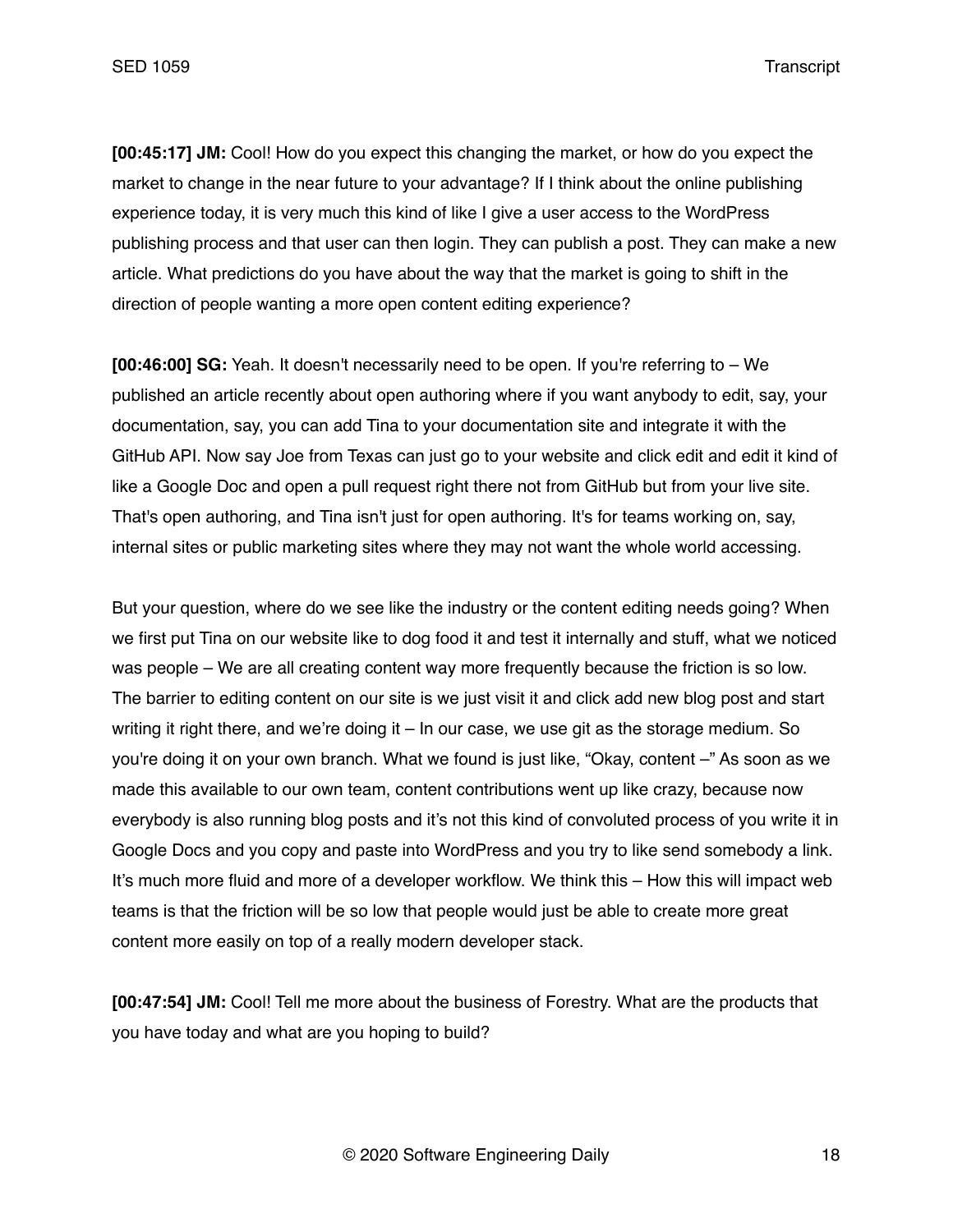**[00:48:04] SG:** Right. Okay. Forestry is the pretty traditional content management system. It's close source and it talks the your git repo. Like I said before, you point it at your project and say, "Hey, my Jekyll site or my Gatsby site or my NextJS site is over in this repo. Make an editable admin for me. Then Forestry goes ahead and does that, and now you can invite people. If you go to our website, you'll see that there're some fairly big organizations using Forestry. A few of them are listed there, Mastercard, and Spotify, and Sketch and there are others too, and these people need much more than that. They have like security requirements and they have maybe teams of users of the manage and just like bigger needs. With those things, they end up being in a premium planet Forestry, and that's essentially how th business works. We have a free plan. If you're off the top of your show, I talked about an early version of myself building a website for my friend Emily who owned a restaurant. That kind of use case really belongs in a free offering, or something like Netlify CMS, which is open source and free. But if you're, say, a larger organization, you have many users and teams of users even and many sites, you'd end up in a premium package for Forestry.

**[00:49:24] JM:** That's pretty nice onboarding experience, because I can imagine there's a lot of people who have sites that they've built and then they just add a very rigid Jekyll or Hugo-based set of posts, and then if they want to have a more actual CMS like experience at a WordPress like CMS-like experience, a WordPress-like, CMS-like experience on top of tha, then it's a pretty nice roadmap to getting to that CMS-like experience.

Just to close off, I'd like to get your perspective about the market, like how does the CMS market and the JAMstack evolve over the next couple years? Do you have any predictions for the broader market development?

**[00:50:16] SG:** Yeah. We're of the opinion that every website is becoming a JAMstack site, every website that a developer is touching. If you were to rebuild Software Engineering Daily today, what would you use? I'm just curious, Jeff.

**[00:50:32] JM:** Well, we actually did rebuild. We have this thing called softwaredaily.com, which is actually like somebody in our community built a platform for us. It's a VueJS website, and we have mobile apps. But it's a VueJS, NodeJS, but this was started like three years ago. It was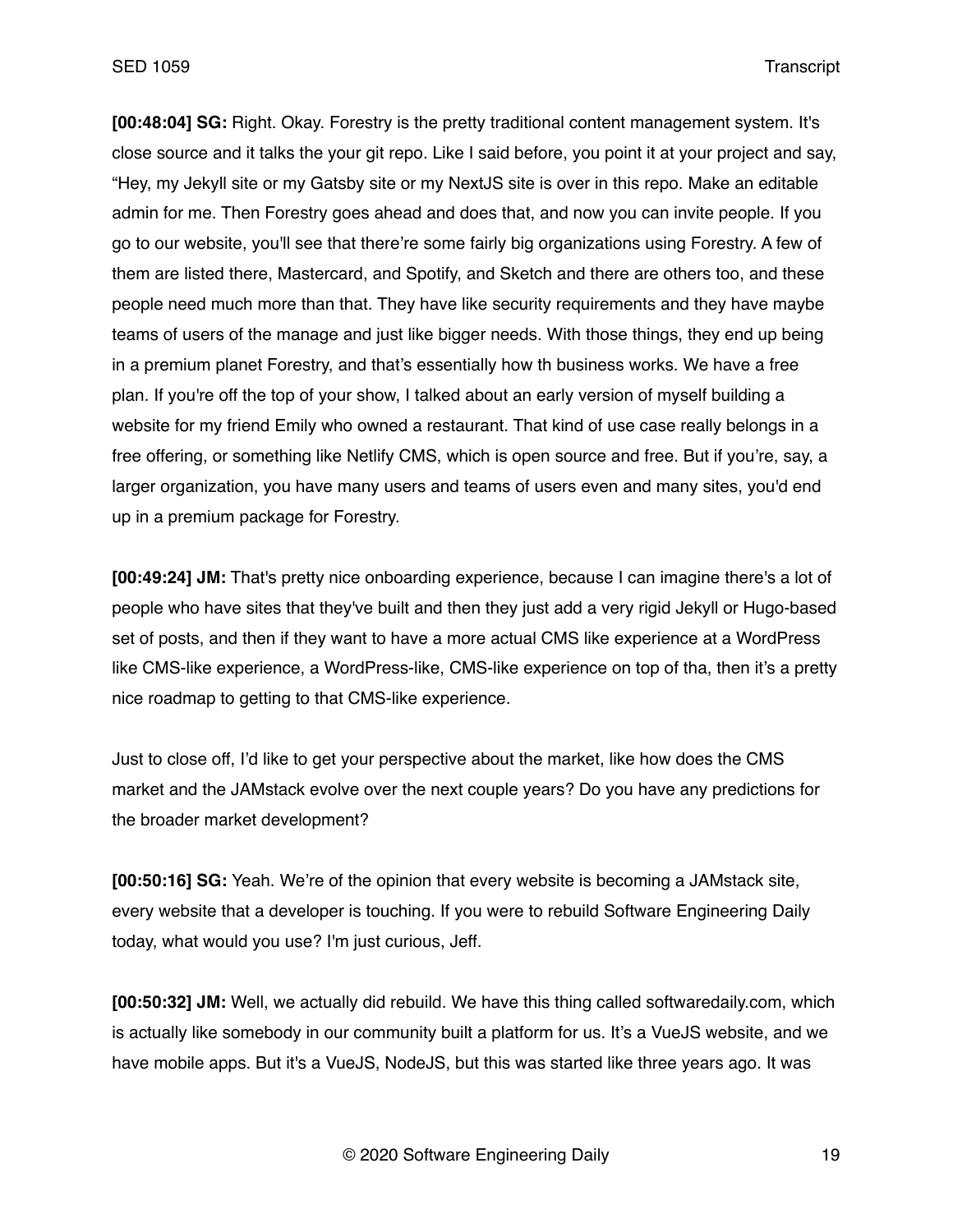kind of pre-JAMstack becoming the standard. If I was to completely rebuild today, it would be React. It would be probably using NextJS. Yeah, that's what I would build it off of.

**[00:51:07] SG:** Yeah, and every other developer in the planet is kind of thinking around this, thinking similarly about building websites, where we kind of want to use JavaScript in the frontend. We no longer want to build like PHP templates like we used to do one day with WordPress and we really care about like the way that frontend code is optimized. We want to serve from CDNs like we can, like have it pre-rendered in servers and serve from CDN.

Yeah, we're just of the opinion that every developer is thinking this way and we still want our structured content. So we want the content to be stored somewhere else where it makes sense. Yeah, we want the benefits of the modern stack. So that's kind of where we see the future going. Obviously, it's not going to be every developer in the planet, but we just think the majority of sites are going in this direction, which is why you're seeing projects like Netlify, Zeit, Takeoff, you see the frameworks – Like we mentioned a bunch, but Gatsby, NextJS, GridSum, Hugo, Jekyll, like these things that will takeoff. What you're saying, headless CMS becoming a real thing, it's because, okay, we need this decoupled nature now.

Yeah, in terms of like market, that's where we see things going, is just proceeding in this direction of, "Okay, people are going from monolithic applications to the JAMstack, and a big driver is just JavaScript being the language of choice for web developers.

**[00:52:39] JM:** Awesome! Well, thank you guys very much for joining the show. It's been a great conversation and I have enjoyed talking to you.

**[00:52:44] SG:** Okay! Thank you so much for having us, Jeff.

**[00:52:46] NP:** Yeah, thank you.

**[00:52:47] JP:** Thanks.

[END OF INTERVIEW]